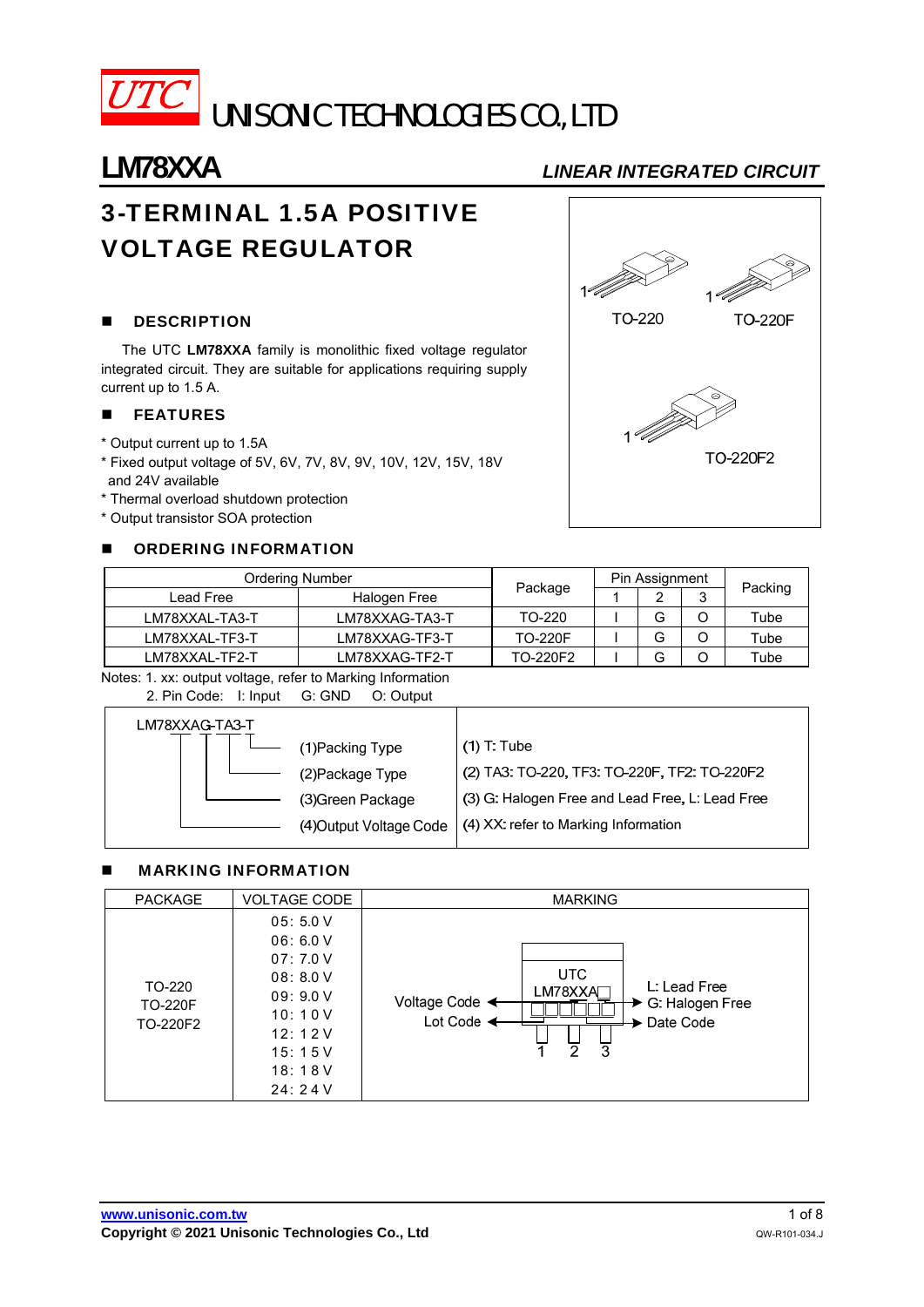# **TEST CIRCUIT**



# **APPLICATION CIRCUIT**



- Note 1: To specify an output voltage, substitute voltage value for "XX".
	- 2: Bypass capacitors are recommended for optimum stability and transient response and should be located as close as possible to the regulators.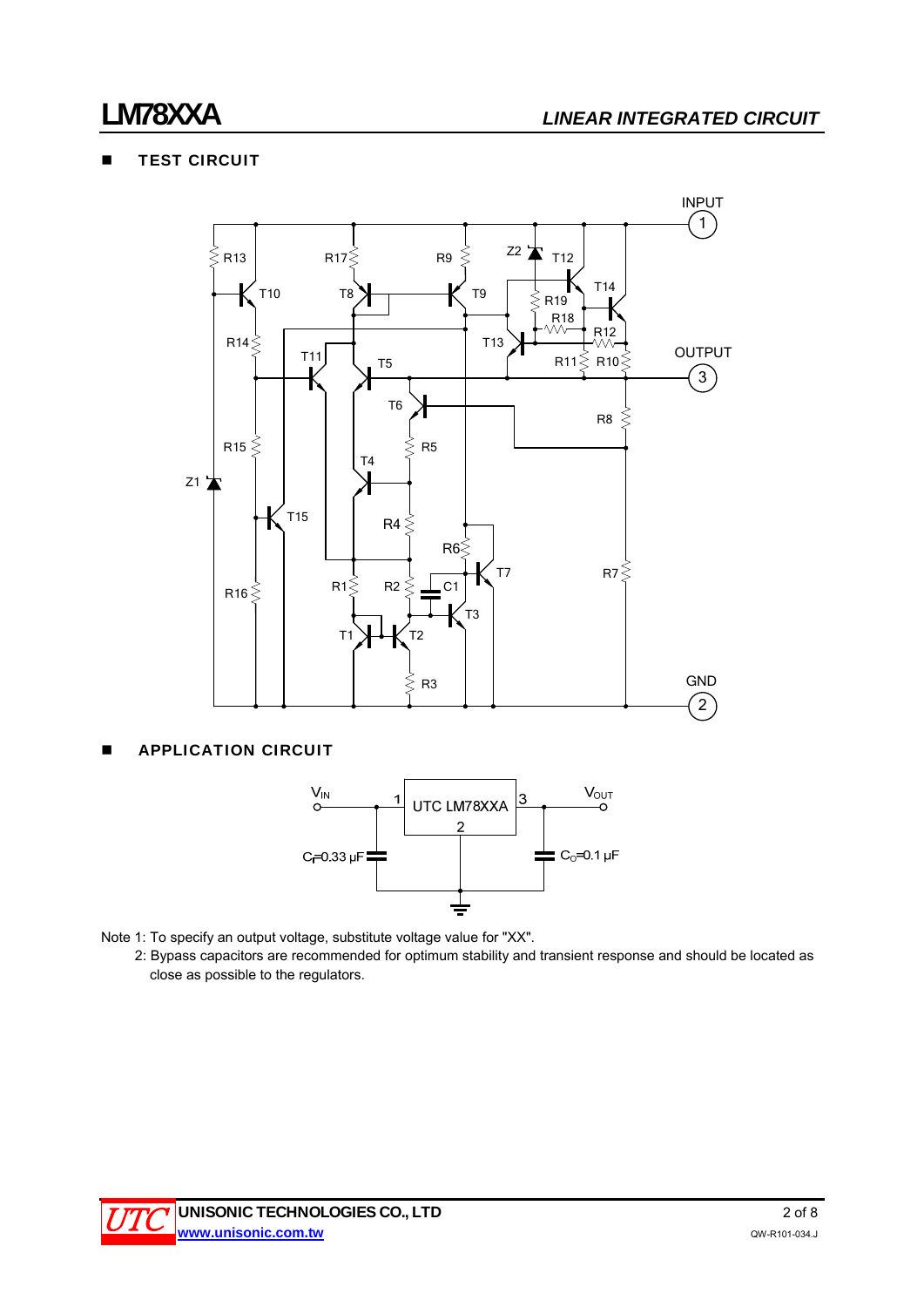## ABSOLUTE MAXIMUM RATINGS (Operating temperature range applies unless otherwise specified)

| <b>PARAMETER</b>                      |                         | <b>SYMBOL</b>                | <b>RATING</b>      | UNIT         |
|---------------------------------------|-------------------------|------------------------------|--------------------|--------------|
| Input voltage                         | $V_{\text{OUT}}$ =5~18V |                              | 35                 |              |
|                                       | V <sub>OUT</sub> =24V   | $V_{IN}$                     | 40                 |              |
| Output Current                        |                         | I <sub>OUT</sub>             | 1.5                | A            |
| Power Dissipation                     |                         | $P_D$                        | Internally Limited | W            |
| Junction Temperature                  |                         |                              | $+150$             | $^{\circ}$ C |
| <b>Operating Junction Temperature</b> |                         | ${\mathsf T}_{\mathsf{OPR}}$ | $-20 - 125$        | °C           |
| Storage Temperature                   |                         | $\mathsf{T}_{\text{STG}}$    | $-55 \sim +150$    | $^{\circ}C$  |

Note: Absolute maximum ratings are those values beyond which the device could be permanently damaged. Absolute maximum ratings are stress ratings only and functional device operation is not implied.

#### **THERMAL DATA**

| <b>PARAMETER</b>           |                  | <b>SYMBOL</b>          | <b>RATING</b> | JNI٦          |
|----------------------------|------------------|------------------------|---------------|---------------|
| <b>Uunction to Ambient</b> |                  | $\theta_{\mathsf{JA}}$ | 65            | $\degree$ C/W |
| <b>Junction to Case</b>    | TO-220           |                        |               |               |
|                            | TO-220F/TO-220F2 | $\theta_{\text{JC}}$   |               | $\degree$ C/W |

#### **ELECTRICAL CHARACTERISTICS**

( $I_{\text{OUT}}$ =0.5A, T<sub>J</sub>= 0°C~125°C, C<sub>I</sub>=0.33µF, C<sub>O</sub>=0.1µF, unless otherwise specified)(Note 1)

| <b>PARAMETER</b>         | <b>SYMBOL</b>           | <b>TEST CONDITIONS</b>                                                            | <b>MIN</b> | <b>TYP</b> | <b>MAX</b> | <b>UNIT</b> |
|--------------------------|-------------------------|-----------------------------------------------------------------------------------|------------|------------|------------|-------------|
|                          |                         | $T_J = 25^{\circ}C$ , $I_{OUT} = 5mA \sim 1.0A$                                   | 4.80       | 5.0        | 5.20       | V           |
| Output Voltage           | $V_{OUT}$               | $V_{\text{IN}}$ =7.5V ~ 20V,<br>$ I_{\text{OUT}}$ =5mA ~ 1.0A,P <sub>D</sub> ≤15W | 4.75       |            | 5.25       | $\vee$      |
| Dropout Voltage          | $V_D$                   | $T_J = 25^{\circ}C, I_{OUT} = 1.5A$                                               |            | 2.5        |            | $\vee$      |
|                          |                         | $T_J = 25^{\circ}C$ , $I_{OUT} = 5mA \sim 1.5A$                                   |            |            | 100        | mV          |
| Load Regulation          | $\Delta V_{\text{OUT}}$ | $T_J = 25^{\circ}C$ , $I_{OUT} = 0.25A \sim 0.75A$                                |            |            | 50         | mV          |
|                          | $\Delta V_{\text{OUT}}$ | $V_{\text{IN}}$ =7V ~ 25V, T <sub>J</sub> =25°C                                   |            |            | 50         | mV          |
| Line regulation          |                         | $V_{IN}$ =7.5V ~ 20V, T <sub>J</sub> =25°C, I <sub>OUT</sub> =1.0A                |            |            | 50         | mV          |
| lQuiescent Current       | l <sub>o</sub>          | T」=25°C, I <sub>OUT</sub> ≤1.0A                                                   |            |            | 8.0        | mA          |
|                          |                         | $V_{\text{IN}}$ =7.5V ~ 20V                                                       |            |            | 1.0        | mA          |
| Quiescent Current Change | $\Delta I_Q$            | $I_{\text{OUT}}$ =5mA ~ 1.0A                                                      |            |            | 0.5        | mA          |
| Output Noise Voltage     | eN                      | 10Hz≤f≤100kHz                                                                     |            | 40         |            | μV          |
| Ripple Rejection         | <b>RR</b>               | $V_{\text{IN}}$ =8V ~ 18V, f=120Hz, T <sub>J</sub> =25°C                          | 59         | 80         |            | dB          |
| Peak Output Current      | <b>I</b> PEAK           | $T_J = 25^{\circ}C$                                                               |            | 1.8        |            | A           |

#### For UTC LM7806A  $(V_{IN} = 11V)$

| <b>PARAMETER</b>           | <b>SYMBOL</b>           | <b>TEST CONDITIONS</b>                                      | <b>MIN</b> | <b>TYP</b> | <b>MAX</b> | <b>UNIT</b> |
|----------------------------|-------------------------|-------------------------------------------------------------|------------|------------|------------|-------------|
|                            |                         | $T_J = 25^{\circ}C$ , $I_{OUT} = 5mA \sim 1.0A$             | 5.76       | 6.0        | 6.24       | V           |
| Output Voltage             | <b>V</b> <sub>OUT</sub> | $V_{\text{IN}}$ =8.5V ~ 21V,                                | 5.70       |            | 6.30       | $\vee$      |
|                            |                         | $I_{\text{OUT}}$ =5mA ~ 1.0A, P <sub>D</sub> ≤15W           |            |            |            |             |
| Dropout Voltage            | $V_{\text{D}}$          | $T_J = 25^{\circ}C, I_{OUT} = 1.5A$                         |            | 2.5        |            | V           |
|                            |                         | $T_J = 25^{\circ}C$ , $I_{OUT} = 5mA \sim 1.5A$             |            |            | 120        | mV          |
| Load Regulation            | $\Delta V_{\text{OUT}}$ | $T_J = 25^{\circ}C$ , $I_{OUT} = 0.25A \sim 0.75A$          |            |            | 60         | mV          |
|                            | $\Delta V_{\text{OUT}}$ | $V_{IN}$ =8V ~ 25V, T <sub>J</sub> =25°C                    |            |            | 60         | mV          |
| Line regulation            |                         | $V_{IN}$ =8.5V ~ 21V, T <sub>J</sub> =25°C, $I_{OUT}$ =1.0A |            |            | 60         | mV          |
| Quiescent Current          | lo                      | $T_J = 25^{\circ}C$ , $I_{OUT} \leq 1.0A$                   |            |            | 8.0        | mA          |
|                            |                         | $V_{IN} = 8.5V \sim 21V$                                    |            |            | 1.0        | mA          |
| Quiescent Current Change   | Δlο                     | $I_{\text{OUT}}$ =5mA ~ 1.0A                                |            |            | 0.5        | mA          |
| Output Noise Voltage       | eN                      | 10Hz≤f≤100kHz                                               |            | 45         |            | μV          |
| Ripple Rejection           | <b>RR</b>               | $V_{IN}$ =9V ~ 19V, f=120Hz, T <sub>J</sub> =25°C           | 56         | 75         |            | dB          |
| <b>Peak Output Current</b> | <b>IPEAK</b>            | $T_J = 25^{\circ}C$                                         |            | 1.8        |            | A           |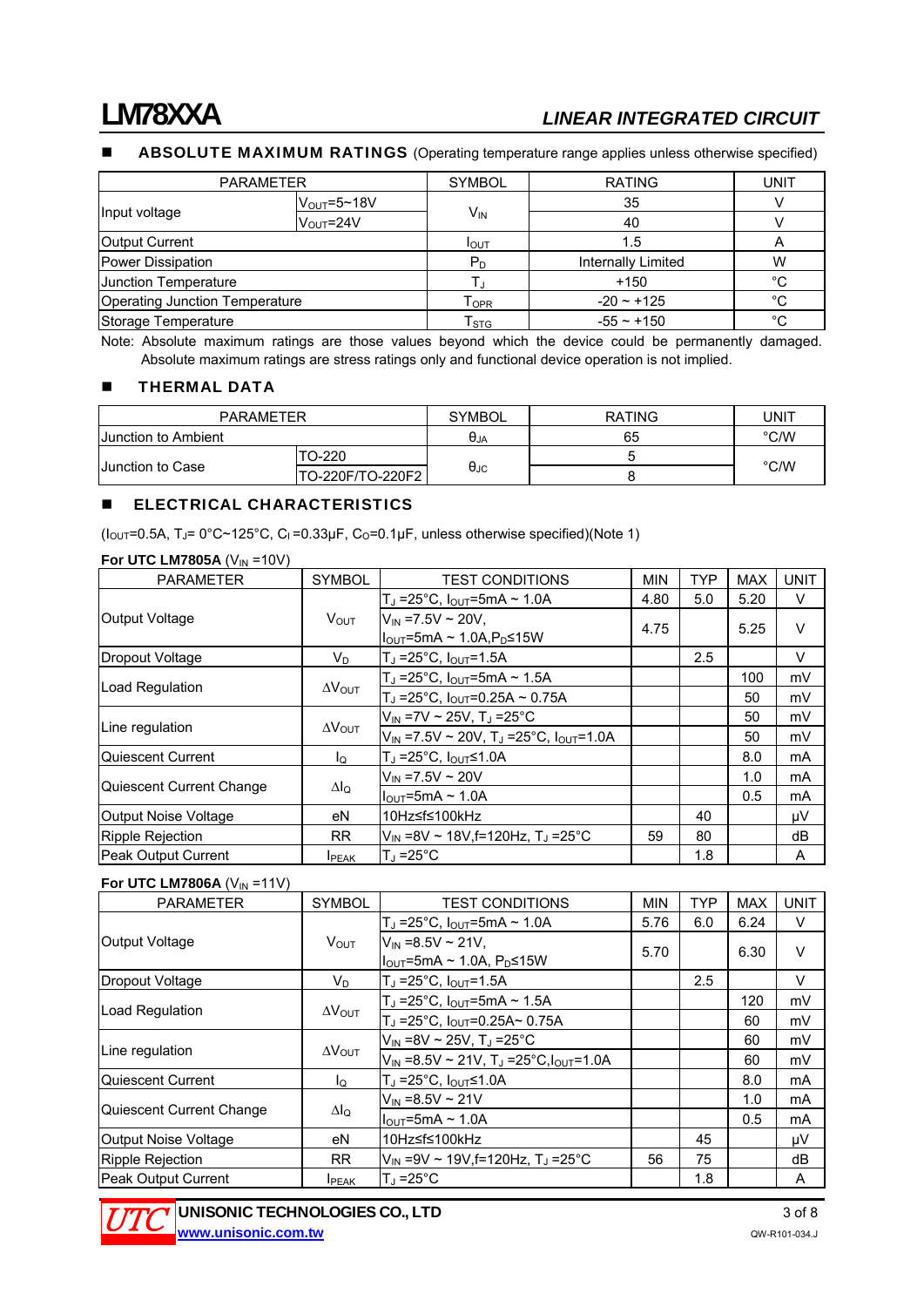# **ELECTRICAL CHARACTERISTICS (Cont.)**

#### **For UTC LM7807A** (V<sub>IN</sub> =13V)

| <b>PARAMETER</b>           | <b>SYMBOL</b>           | <b>TEST CONDITIONS</b>                                      | <b>MIN</b> | <b>TYP</b> | <b>MAX</b> | <b>UNIT</b> |
|----------------------------|-------------------------|-------------------------------------------------------------|------------|------------|------------|-------------|
|                            |                         | $T_J = 25^{\circ}C$ , $I_{OUT} = 5mA - 1.0A$                | 6.72       | 7.0        | 7.28       | V           |
| Output Voltage             | V <sub>OUT</sub>        | $V_{\text{IN}}$ =9.5V ~ 22V,                                | 6.65       |            | 7.35       | $\vee$      |
|                            |                         | Il <sub>ou⊤</sub> =5mA ~ 1.0A, P <sub>D</sub> ≤15W          |            |            |            |             |
| Dropout Voltage            | V <sub>D</sub>          | $T_J = 25^{\circ}C$ , $I_{OUT} = 1.5A$                      |            | 2.5        |            | V           |
|                            |                         | $T_J$ =25°C, $I_{OUT}$ =5mA ~ 1.5A                          |            |            | 140        | mV          |
| Load Regulation            | $\Delta V_{\text{OUT}}$ | $T_J = 25^{\circ}C$ , $I_{OUT} = 0.25A \sim 0.75A$          |            |            | 70         | mV          |
|                            | $\Delta V_{\text{OUT}}$ | $V_{\text{IN}}$ =9V ~ 25V, T」 =25°C                         |            |            | 70         | mV          |
| Line regulation            |                         | $V_{IN}$ =9.5V ~ 22V, T <sub>J</sub> =25°C, $I_{OUT}$ =1.0A |            |            | 70         | mV          |
| Quiescent Current          | lo                      | $T_J = 25^{\circ}C$ , $I_{OUT} \le 1.0A$                    |            |            | 8.0        | mA          |
|                            |                         | $V_{\text{IN}} = 9.5V \sim 22V$                             |            |            | 1.0        | mA          |
| Quiescent Current Change   | $\Delta I_Q$            | $I_{\text{OUT}}$ =5mA ~ 1.0A                                |            |            | 0.5        | mA          |
| Output Noise Voltage       | eN                      | 10Hz≤f≤100kHz                                               |            | 50         |            | μV          |
| Ripple Rejection           | <b>RR</b>               | lVin =10V ~ 20V.f=120Hz. T.i =25°C                          | 56         | 75         |            | dB          |
| <b>Peak Output Current</b> | <b>IPEAK</b>            | $T_J = 25^{\circ}C$                                         |            | 1.7        |            | A           |

#### For UTC LM7808A  $(V_{IN} = 14V)$

| <b>PARAMETER</b>           | <b>SYMBOL</b>           | <b>TEST CONDITIONS</b>                                            | <b>MIN</b> | <b>TYP</b> | <b>MAX</b> | <b>UNIT</b> |
|----------------------------|-------------------------|-------------------------------------------------------------------|------------|------------|------------|-------------|
|                            |                         | $T_J = 25^{\circ}C$ , $I_{OUT} = 5mA \sim 1.0A$                   | 7.68       | 8.0        | 8.32       | V           |
| Output Voltage             | $V_{OUT}$               | $V_{IN}$ = 10.5V ~ 23V,                                           | 7.60       |            | 8.40       | $\vee$      |
|                            |                         | $I_{\text{OUT}}$ =5mA ~ 1.0A, P <sub>D</sub> ≤15W                 |            |            |            |             |
| Dropout Voltage            | $V_{\text{D}}$          | $T_J = 25^{\circ}C, I_{OUT} = 1.5A$                               |            | 2.5        |            | V           |
|                            |                         | $T_J$ =25°C, $I_{OUT}$ =5mA ~ 1.5A                                |            |            | 160        | mV          |
| Load Regulation            | $\Delta V_{\text{OUT}}$ | $T_J = 25^{\circ}C$ , $I_{OUT} = 0.25A \sim 0.75A$                |            |            | 80         | mV          |
|                            | $\Delta V_{\text{OUT}}$ | $V_{\text{IN}}$ = 10.5V ~ 25V, T <sub>J</sub> = 25 <sup>°</sup> C |            |            | 80         | mV          |
| Line regulation            |                         | $V_{IN}$ =10.5V ~ 23V, T <sub>J</sub> =25°C, $I_{OUT}$ =1.0A      |            |            | 80         | mV          |
| Quiescent Current          | Ιo                      | $T_J = 25^{\circ}C$ , $I_{OUT} \le 1.0A$                          |            |            | 8.0        | <b>mA</b>   |
|                            |                         | $V_{IN}$ = 10.5V ~ 23V                                            |            |            | 1.0        | mA          |
| Quiescent Current Change   | $\Delta I_Q$            | $I_{\text{OUT}}$ =5mA ~ 1.0A                                      |            |            | 0.5        | mA          |
| Output Noise Voltage       | eN                      | 10Hz≤f≤100kHz                                                     |            | 58         |            | μV          |
|                            |                         | $V_{\text{IN}}$ = 11.5V ~ 21.5V,                                  |            |            |            |             |
| Ripple Rejection           | <b>RR</b>               | f=120Hz, T」 = 25°C                                                | 53         | 72         |            | dB          |
| <b>Peak Output Current</b> | <b>I</b> PEAK           | $T_{\rm d}$ =25°C                                                 |            | 1.8        |            | A           |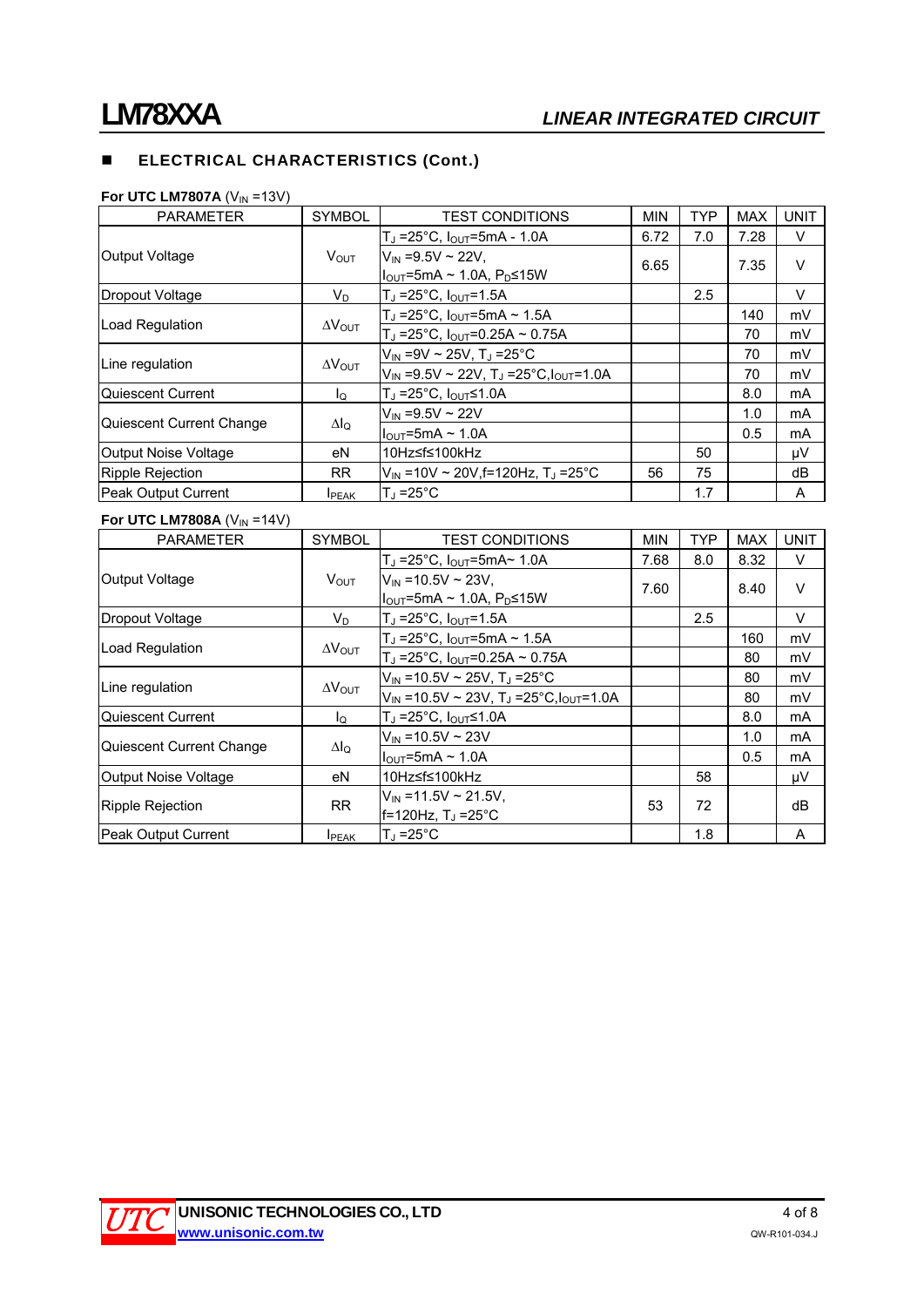# **ELECTRICAL CHARACTERISTICS(Cont.)**

**For UTC LM7809A** (V<sub>IN</sub> =15V)

| <b>PARAMETER</b>         | <b>SYMBOL</b>           | <b>TEST CONDITIONS</b>                                        | <b>MIN</b> | <b>TYP</b> | <b>MAX</b> | <b>UNIT</b> |
|--------------------------|-------------------------|---------------------------------------------------------------|------------|------------|------------|-------------|
|                          |                         | $T_J = 25^{\circ}C$ , $I_{OUT} = 5mA \sim 1.0A$               | 8.64       | 9.0        | 9.36       | V           |
| Output Voltage           | V <sub>OUT</sub>        | $V_{IN} = 11.5V \sim 24V$ ,                                   | 8.55       |            | 9.45       | $\vee$      |
|                          |                         | II <sub>∩∪T</sub> =5mA ~ 1.0A,P <sub>D</sub> ≤15W             |            |            |            |             |
| Dropout Voltage          | $V_{\text{D}}$          | Т」 =25°С, I <sub>OUT</sub> =1.5А                              |            | 2.5        |            | $\vee$      |
|                          |                         | $T_J = 25^{\circ}C$ , $I_{OUT} = 5mA \sim 1.5A$               |            |            | 180        | mV          |
| Load Regulation          | $\Delta V_{\text{OUT}}$ | $T_J$ =25°C, $I_{OUT}$ =0.25A ~ 0.75A                         |            |            | 90         | mV          |
|                          | $\Delta V_{\text{OUT}}$ | $V_{\text{IN}}$ =11.5V ~ 25 V, T <sub>J</sub> =25°C           |            |            | 90         | mV          |
| Line regulation          |                         | $V_{IN}$ =11.5V ~ 24V, T <sub>J</sub> =25°C, $I_{OUT}$ =1.0A  |            |            | 90         | mV          |
| Quiescent Current        | lo.                     | $T_J = 25^{\circ}C$ , $I_{OUT} \le 1.0A$                      |            |            | 8.0        | mA          |
|                          |                         | $V_{IN} = 11.5V \sim 24V$                                     |            |            | 1.0        | mA          |
| Quiescent Current Change | $\Delta I_{\Omega}$     | $I_{\text{OUT}}$ =5mA ~ 1.0A                                  |            |            | 0.5        | mA          |
| Output Noise Voltage     | eN                      | 10Hz≤f≤100kHz                                                 |            | 58         |            | μV          |
| Ripple Rejection         | <b>RR</b>               | $V_{\text{IN}}$ =12.5V ~ 22.5V, f=120Hz, T <sub>J</sub> =25°C | 53         | 72         |            | dB          |
| Peak Output Current      | <b>I</b> PEAK           | $T_{\rm J}$ =25°C                                             |            | 1.8        |            | A           |

## For UTC LM7810A  $(V_{IN} = 16V)$

| <b>PARAMETER</b>         | <b>SYMBOL</b>           | <b>TEST CONDITIONS</b>                                     | <b>MIN</b> | <b>TYP</b> | <b>MAX</b> | <b>UNIT</b> |
|--------------------------|-------------------------|------------------------------------------------------------|------------|------------|------------|-------------|
|                          |                         | $T_J = 25^{\circ}C$ , $I_{OUT} = 5mA \sim 1.0A$            | 9.60       | 10.0       | 10.40      | V           |
| Output Voltage           | $V_{OUT}$               | $V_{\text{IN}}$ =12.5V ~ 25V.                              | 9.50       |            | 10.50      | $\vee$      |
|                          |                         | $I_{\text{OUT}}$ =5mA ~ 1.0A, $P_{\text{D}}$ ≤15W          |            |            |            |             |
| Dropout Voltage          | $V_{\text{D}}$          | $T_J = 25^{\circ}C, I_{OUT} = 1.5A$                        |            | 2.5        |            | V           |
|                          |                         | $T_J = 25^{\circ}C$ , $I_{OUT} = 5mA - 1.5A$               |            |            | 200        | mV          |
| Load Regulation          | $\Delta V_{\text{OUT}}$ | $T_J = 25^{\circ}C$ , $I_{OUT} = 0.25A - 0.75A$            |            |            | 100        | mV          |
|                          | $\Delta V_{\text{OUT}}$ | $V_{\text{IN}}$ =13V ~ 25V, T <sub>J</sub> =25°C           |            |            | 100        | mV          |
| Line regulation          |                         | $V_{IN}$ =13V ~ 25V, T <sub>J</sub> =25°C, $I_{OUT}$ =1.0A |            |            | 100        | mV          |
| Quiescent Current        | $I_{\Omega}$            | Т」 =25°С, I <sub>OUT</sub> ≤1.0А                           |            |            | 8.0        | mA          |
|                          |                         | $V_{IN} = 12.6 V \sim 25 V$                                |            |            | 1.0        | mA          |
| Quiescent Current Change | ΔI <sub>Ω</sub>         | $IOUT=5mA - 1.0A$                                          |            |            | 0.5        | mA          |
| Output Noise Voltage     | eN                      | 10Hz≤f≤100kHz                                              |            | 58         |            | μV          |
| Ripple Rejection         | <b>RR</b>               | $V_{\text{IN}}$ =13V - 23V, f=120Hz, T <sub>J</sub> =25°C  | 53         | 72         |            | dB          |
| Peak Output Current      | <b>I</b> PEAK           | $T_{\rm d}$ =25°C                                          |            | 1.8        |            | A           |

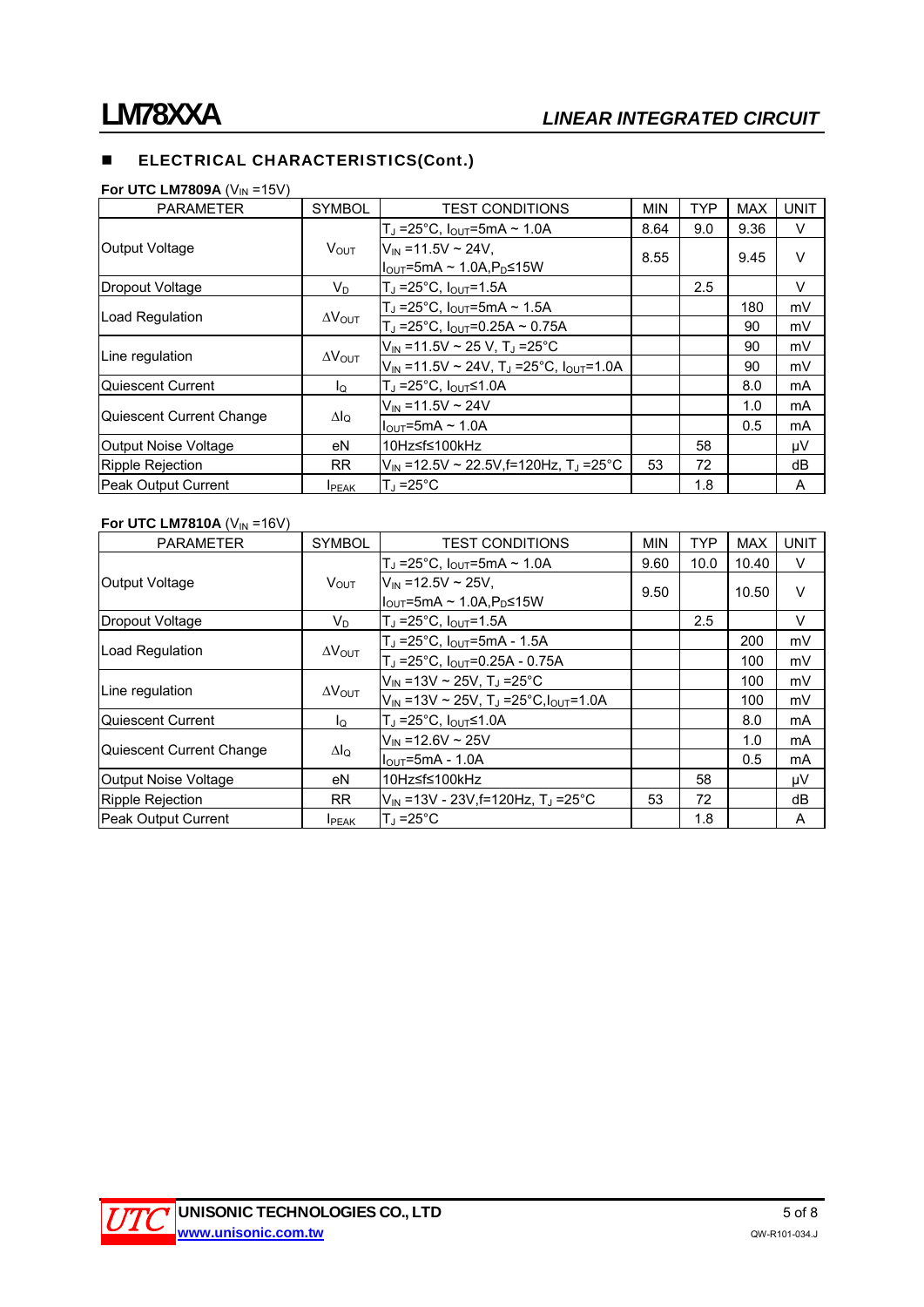# **ELECTRICAL CHARACTERISTICS(Cont.)**

#### **For UTC LM7812A** (V<sub>IN</sub> =19V)

| <b>PARAMETER</b>            | <b>SYMBOL</b>           | <b>TEST CONDITIONS</b>                             | <b>MIN</b> | <b>TYP</b> | <b>MAX</b> | <b>UNIT</b> |
|-----------------------------|-------------------------|----------------------------------------------------|------------|------------|------------|-------------|
|                             |                         | $T_J = 25^{\circ}C$ , $I_{OUT} = 5mA \sim 1.0A$    | 11.52      | 12.0       | 12.48      | V           |
| Output Voltage              | V <sub>OUT</sub>        | $V_{IN} = 14.5V \sim 27V$ ,                        | 11.40      |            | 12.60      | $\vee$      |
|                             |                         | ll <sub>ouτ</sub> =5mA ~ 1.0A,P <sub>D</sub> ≤15W  |            |            |            |             |
| Dropout Voltage             | $V_D$                   | $T_J = 25^{\circ}C$ , $I_{OUT} = 1.5A$             |            | 2.5        |            | V           |
|                             |                         | $T_J = 25^{\circ}C$ , $I_{OUT} = 5mA \sim 1.5A$    |            |            | 240        | mV          |
| Load Regulation             | $\Delta V_{\text{OUT}}$ | $T_J = 25^{\circ}C$ , $I_{OUT} = 0.25A \sim 0.75A$ |            |            | 120        | mV          |
|                             | $\Delta V_{\text{OUT}}$ | $V_{\text{IN}}$ =14.5V ~ 30V, TJ =25°C             |            |            | 120        | mV          |
| Line regulation             |                         | $V_{IN}$ =14.6V ~ 27V, TJ =25°C, $I_{OUT}$ =1.0A   |            |            | 120        | mV          |
| lQuiescent Current          | lo                      | $T_J = 25^{\circ}C$ , $I_{OUT} \le 1.0A$           |            |            | 8.0        | mA          |
|                             |                         | $V_{IN}$ =14.5V ~ 30V                              |            |            | 1.0        | mA          |
| Quiescent Current Change    | ΔI <sub>Ω</sub>         | $I_{\text{OUT}}$ =5mA ~ 1.0A                       |            |            | 0.5        | mA          |
| <b>Output Noise Voltage</b> | eN                      | 10Hz≤f≤100kHz                                      |            | 75         |            | μV          |
| Ripple Rejection            | RR.                     | $V_{\text{IN}}$ =15V - 25V, f=120Hz, TJ =25°C      | 52         | 72         |            | dB          |
| Peak Output Current         | <b>I</b> PEAK           | $T_{d}$ =25°C                                      |            | 1.8        |            | A           |

## For UTC LM7815A  $(V_{IN} = 23V)$

| <b>PARAMETER</b>           | <b>SYMBOL</b>           | <b>TEST CONDITIONS</b>                                                       | <b>MIN</b> | <b>TYP</b> | <b>MAX</b> | <b>UNIT</b> |
|----------------------------|-------------------------|------------------------------------------------------------------------------|------------|------------|------------|-------------|
| Output Voltage             | V <sub>OUT</sub>        | $T_J = 25^{\circ}C$ , $I_{OUT} = 5mA \sim 1.0A$                              | 14.40      | 15.0       | 15.60      | V           |
|                            |                         | $V_{IN}$ = 17.5V ~ 30V.<br>$ I_{\text{OUT}}=5$ mA ~ 1.0A,P <sub>D</sub> ≤15W | 14.25      |            | 15.75      | $\vee$      |
| Dropout Voltage            | $V_D$                   | $T_J = 25^{\circ}C, I_{OUT} = 1.5A$                                          |            | 2.5        |            | V           |
| Load Regulation            | $\Delta V_{\text{OUT}}$ | $T_J = 25^{\circ}C$ , $I_{OUT} = 5mA \sim 1.5A$                              |            |            | 300        | mV          |
|                            |                         | $T_J = 25^{\circ}C$ , $I_{OUT} = 0.25A \sim 0.75A$                           |            |            | 150        | mV          |
| Line regulation            | $\Delta V_{\text{OUT}}$ | $V_{\text{IN}}$ =18.5V ~ 30V, T <sub>J</sub> =25°C                           |            |            | 150        | mV          |
|                            |                         | $V_{IN}$ =17.7V ~ 30V, T <sub>J</sub> =25°C, $I_{OUT}$ =1.0A                 |            |            | 150        | mV          |
| Quiescent Current          | $I_{\Omega}$            | T」=25°С, I <sub>OUT</sub> ≤1.0А                                              |            |            | 8.0        | mA          |
| Quiescent Current Change   | $\Delta I_{\Omega}$     | $V_{IN}$ = 17.5V ~ 30V                                                       |            |            | 1.0        | mA          |
|                            |                         | $I_{\text{OUT}}$ =5mA ~ 1.0A                                                 |            |            | 0.5        | mA          |
| Output Noise Voltage       | eN                      | 10Hz≤f≤100kHz                                                                |            | 90         |            | μV          |
| Ripple Rejection           | <b>RR</b>               | $V_{\text{IN}}$ =18.5V ~ 28.5V, f=120Hz, T, =25°C                            | 51         | 70         |            | dB          |
| <b>Peak Output Current</b> | <b>I</b> PEAK           | $T_1 = 25^{\circ}$ C                                                         |            | 1.8        |            | A           |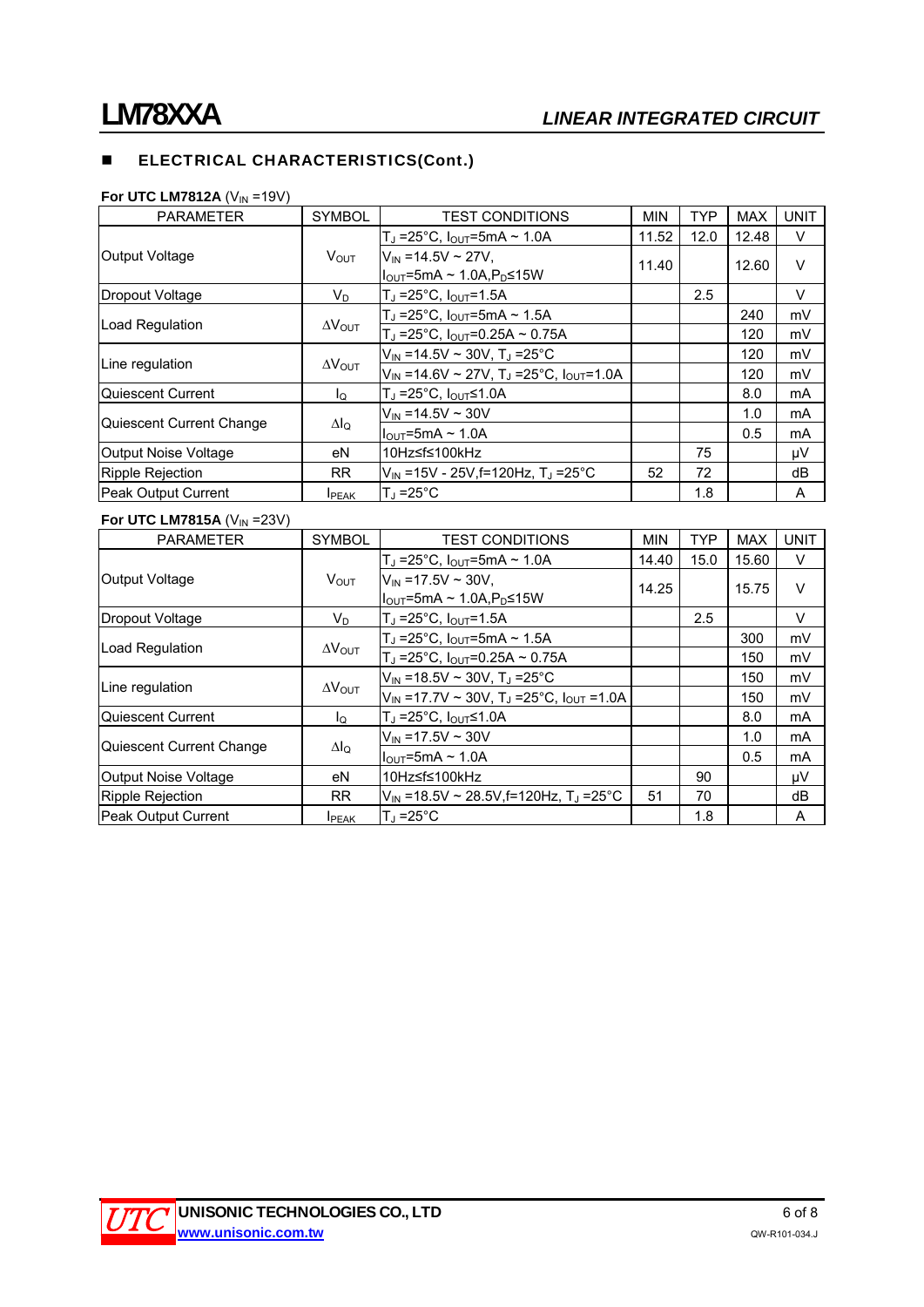# **ELECTRICAL CHARACTERISTICS(Cont.)**

#### **For UTC LM7818A** (V<sub>IN</sub> =27V)

| <b>PARAMETER</b>            | <b>SYMBOL</b>           | <b>TEST CONDITIONS</b>                                    | <b>MIN</b> | <b>TYP</b> | <b>MAX</b> | <b>UNIT</b> |
|-----------------------------|-------------------------|-----------------------------------------------------------|------------|------------|------------|-------------|
| Output Voltage              | $V_{\text{OUT}}$        | T <sub>J</sub> =25°C, $I_{\text{OUT}}$ =5mA ~ 1.0A        | 17.28      | 18.0       | 18.72      | V           |
|                             |                         | $V_{\text{IN}}$ = 21 V ~ 33 V,                            | 17.10      |            | 18.90      | V           |
|                             |                         | Il <sub>ou⊤</sub> =5mA ~ 1.0A, P <sub>D</sub> ≤15W        |            |            |            |             |
| Dropout Voltage             | $V_D$                   | $T_J = 25^{\circ}C$ , $I_{OUT} = 1.5A$                    |            | 2.5        |            | V           |
| Load Regulation             | $\Delta V_{\text{OUT}}$ | $T_J = 25^{\circ}C$ , $I_{OUT} = 5mA \sim 1.5A$           |            |            | 360        | mV          |
|                             |                         | $T_J = 25^{\circ}C$ , $I_{OUT} = 0.25A \sim 0.75A$        |            |            | 180        | mV          |
| Line regulation             | $\Delta V_{\rm OUT}$    | $V_{\text{IN}}$ = 21 V ~ 33 V, T <sub>J</sub> = 25 ° C    |            |            | 180        | mV          |
|                             |                         | $V_{IN} = 21V \sim 33V$ .                                 |            |            | 180        | mV          |
|                             |                         | $T_J = 25^{\circ}C$ , $I_{OUT} = 1.0A$                    |            |            |            |             |
| Quiescent Current           | lo                      | $T_J = 25^{\circ}C$ , $I_{\text{OUT}} \leq 1.0A$          |            |            | 8.0        | mA          |
| Quiescent Current Change    | $\Delta I_Q$            | $V_{\text{IN}}$ = 21.5V ~ 33V                             |            |            | 1.0        | mA          |
|                             |                         | $I_{\text{OUT}}$ =5mA ~ 1.0A                              |            |            | 0.5        | mA          |
| <b>Output Noise Voltage</b> | eN                      | 10Hz≤f≤100kHz                                             |            | 110        |            | μV          |
| Ripple Rejection            | <b>RR</b>               | $V_{\text{IN}}$ =22V ~ 32V, f=120Hz, T <sub>J</sub> =25°C | 50         | 69         |            | dB          |
| <b>Peak Output Current</b>  | <b>I</b> PEAK           | $T_{\rm d}$ =25°C                                         |            | 1.8        |            | A           |

### **For UTC LM7824A** ( $V_{IN}$  =33V)

| <b>PARAMETER</b>         | <b>SYMBOL</b>           | <b>TEST CONDITIONS</b>                                            | <b>MIN</b> | <b>TYP</b> | <b>MAX</b> | <b>UNIT</b> |
|--------------------------|-------------------------|-------------------------------------------------------------------|------------|------------|------------|-------------|
| Output Voltage           | $V_{OUT}$               | $T_J = 25^{\circ}C$ , $I_{OUT} = 5mA \sim 1.0A$                   | 23.04      | 24.0       | 24.96      | V           |
|                          |                         | $V_{\text{IN}}$ = 27V ~ 38V,                                      | 22.80      |            | 25.20      | $\vee$      |
|                          |                         | $ I_{\text{OUT}}$ =5mA ~ 1.0A, ,P <sub>D</sub> ≤15W               |            |            |            |             |
| Dropout Voltage          | $V_D$                   | $T_J = 25^{\circ}C, I_{OUT} = 1.5A$                               |            | 2.5        |            | $\vee$      |
| Load Regulation          | $\Delta V_{\text{OUT}}$ | $T_J = 25^{\circ}C$ , $I_{OUT} = 5mA \sim 1.5A$                   |            |            | 480        | mV          |
|                          |                         | $T_J = 25^{\circ}C$ , $I_{OUT} = 0.25A \sim 0.75A$                |            |            | 240        | mV          |
| Line regulation          | $\Delta V_{\text{OUT}}$ | $V_{\text{IN}}$ =27V ~ 38V, T <sub>J</sub> =25°C                  |            |            | 240        | mV          |
|                          |                         | $V_{IN}$ =27V ~ 38V, T <sub>J</sub> =25°C, I <sub>OUT</sub> =1.0A |            |            | 240        | mV          |
| Quiescent Current        | l <sub>Q</sub>          | $T_J = 25^{\circ}C$ , $I_{OUT} \le 1.0A$                          |            |            | 8.0        | mA          |
| Quiescent Current Change | $\Delta I_{\Omega}$     | $V_{IN} = 28V \sim 38V$                                           |            |            | 1.0        | mA          |
|                          |                         | $I_{\text{OUT}}$ =5mA ~ 1.0A                                      |            |            | 0.5        | mA          |
| Output Noise Voltage     | eN                      | 10Hz≤f≤100kHz                                                     |            | 170        |            | μV          |
| Ripple Rejection         | <b>RR</b>               | $V_{\text{IN}}$ =28V ~ 38V, f=120Hz, T, =25°C                     | 47         | 66         |            | dB          |
| Peak Output Current      | <b>I</b> PEAK           | $T_{\rm J}$ =25°C                                                 |            | 1.8        |            | A           |

Note 1: The Maximum steady state usable output current are dependent on input voltage, heat sinking, lead length of the package and copper pattern of PCB. The data above represents pulse test conditions with junction temperatures specified at the initiation of test.

2. Power dissipation<0.5W.